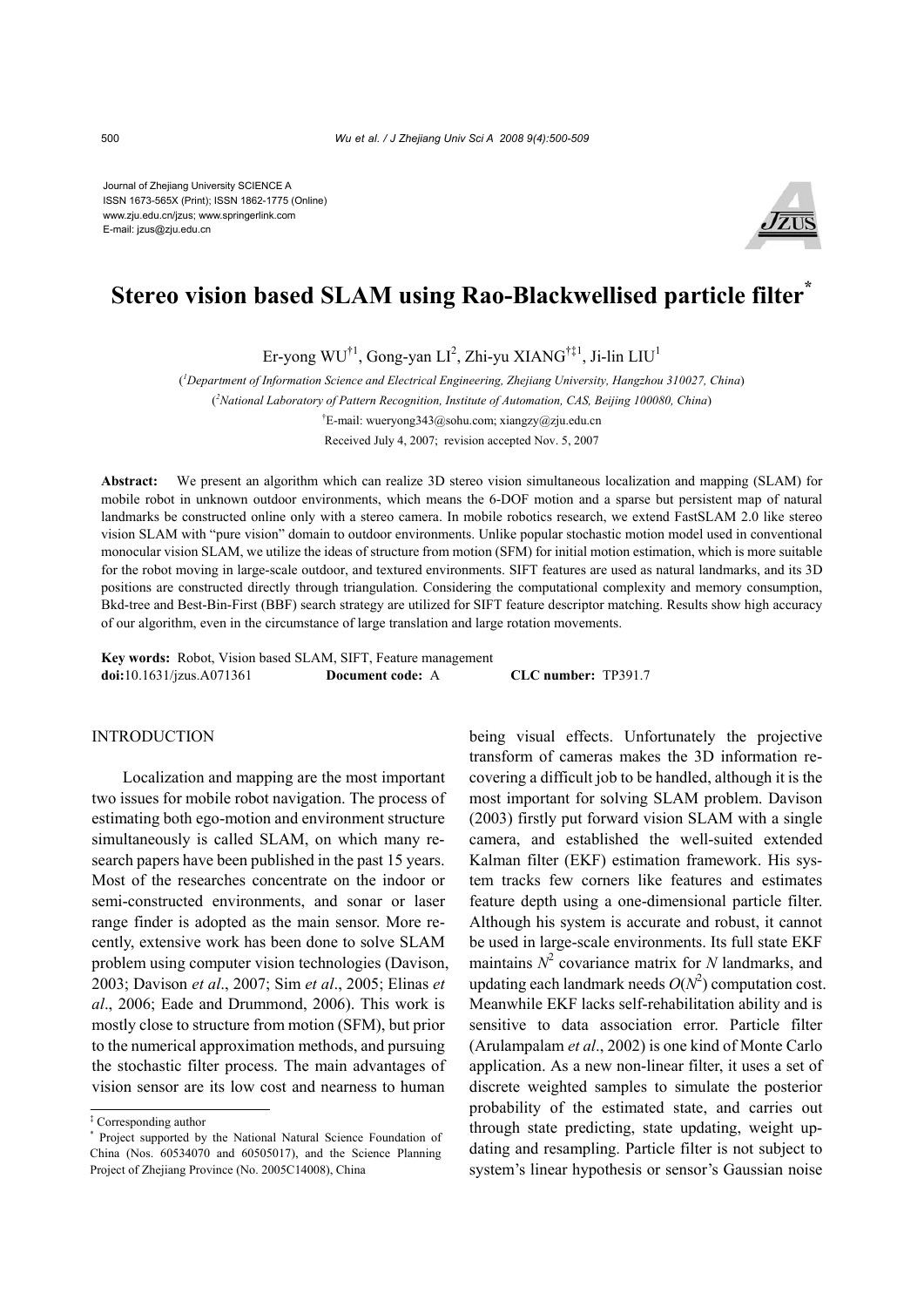hypothesis, and can deal with non-linear and non-Gaussian system effectively. But in SLAM, particle filter cannot deal with high dimensional estimation. Murphy (1999) introduced a Rao-Blackwellised particle filter for factorizing the full state posterior of SLAM, and Montemerlo *et al*.(2003) proposed the FastSLAM algorithm which puts forward Murphy's work to practical applications. FastSLAM makes the computational complexity down to *O*(*M*log*N*) with *M* particles and *N* landmarks. Meanwhile Montemerlo *et al*.(2003) introduced a new proposal function, which reduces the number of particles needed to the level of hundreds, which is critical for the Rao-Blackwellised particle filter. Sim *et al*.(2005) firstly presented stereo vision based SLAM using the FastSLAM algorithm, but his global SIFT feature matching influences the processing velocity seriously. Eade and Drummond (2006) proposed the scheme for monocular vision SLAM using the FastSLAM algorithm. Their patchbased feature searching and few landmarks maintained make the filter slowly converged and not suitable for large-scale environments. SIFT (Lowe, 2004) feature will be used as the natural landmark, although its extraction process is relatively time consuming. Robust SIFT feature will make accurate estimate of frame-to-frame motion easier, and can deal with camera's large translation and rotating movements effectively (Lowe, 2004). We will not use conventional Gaussian stochastic motion model which means little frame-to-frame motion, but rather recover motion from multiple view geometry. Well-established motion estimation will be due to SIFT's robustness and RANSAC (Hartley and Zisserman, 2003) iteration method. Then in FastSLAM framework, the motion and those 3D points are filtered sequentially, which makes the error reduced totally. In our application, there may be hundreds of thousands of features accumulated, whose matching and management become more urgent for practical application. So an efficient matching and memory management will be utilized, and one approach combining Bkd-tree (Procopiuc *et al*., 2002) with Best-Bin-First (BBF) search strategy (Beis and Lowe, 1997) is developed for fast SIFT matching.

The rest of the paper is organized as follows. Section 2 presents the framework of our implementation. Section 3 gives the naive motion model and observation model, introduces the initial motion estimation and 3D points reconstruction approaches, and puts forward the recursive estimation process similar to FastSLAM algorithm and the new feature management method. Experiments are given in Section 4 to verify our algorithm's effectiveness and robustness. Finally Section 5 concludes the paper.

## FRAMEWORK OF STEREO VISION SLAM

We use one stereo camera with known calibration parameters to realize vision SLAM. The stereo vision SLAM framework is shown in Fig.1. The synchronously captured left and right images through distortion rectification are prepared for SIFT feature extracting. Each feature can be described as *f*=(*loc*, *s*, *o*, *des*) which denotes location, scale, orientation and descriptor, respectively. Extracted features of the left image matched with those of the right image successfully will be defined as landmarks, and the 3D positions of landmarks will be determined uniquely by triangulation with known calibration parameters. So at



**Fig.1 Framework of stereo vision simultaneous localization and mapping (SLAM)**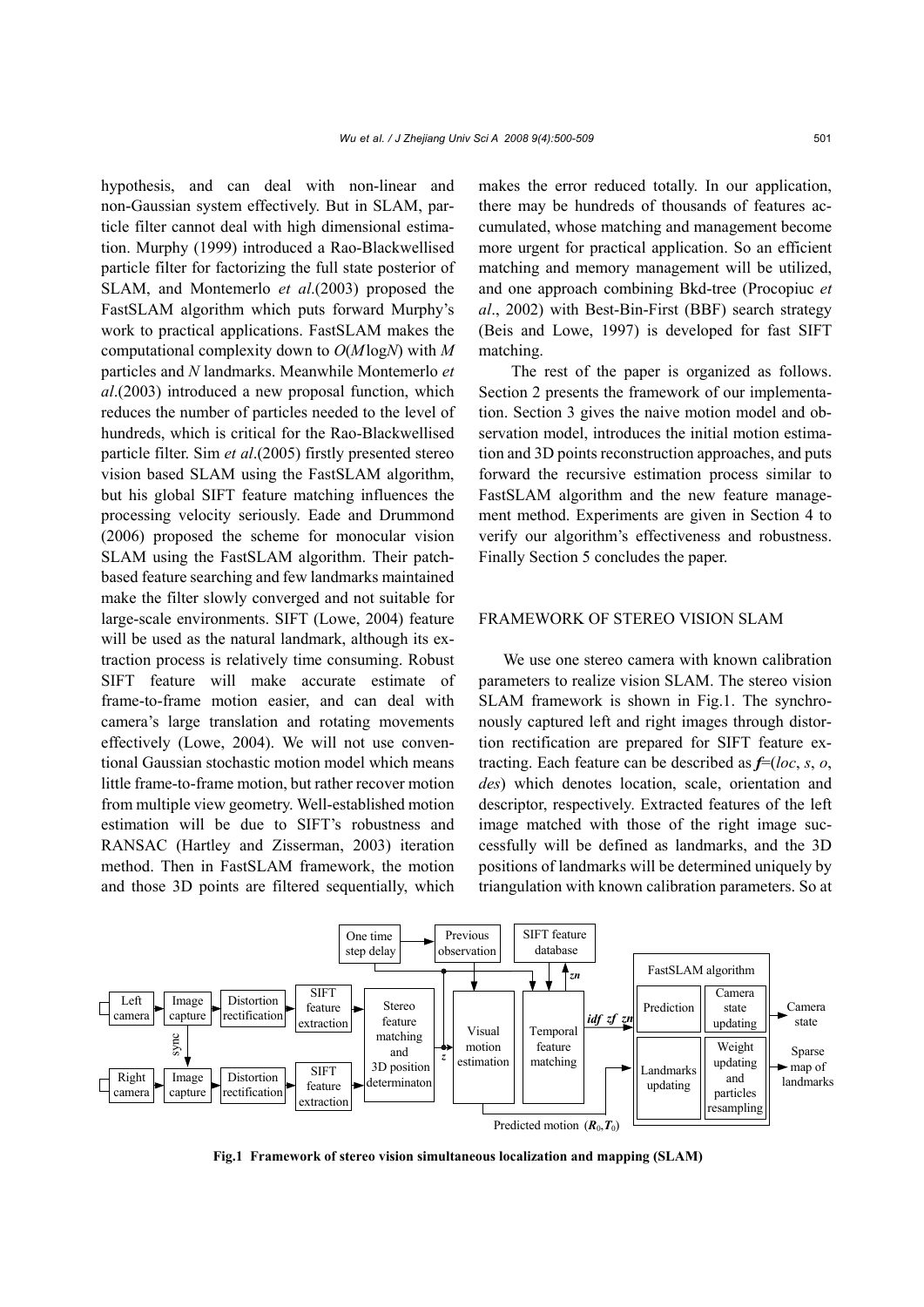time *t*, we define the current observation as a set of landmarks with known SIFT feature characteristics and its 3D positions refer to the left camera, which can be denoted as  $z_t = \{ f_t^i, P_t^i, C_t^i \}_{i=1}^N$ , where **P** and **C** denote the point's 3D location and covariance matrix respectively, and *N* is the number of landmarks observed. At time *t*, the left camera's state will be defined as  $s_i = (x, y, z, \text{ heading}, \text{pitch}, \text{bank})^\text{T}$ , which denotes the camera's location and orientation. From those matched landmarks between previous observation and current observation, the initial motion between  $s_{t-1}$  and  $s_t$  can be determined uniquely in a robust way (Vergauwen *et al*., 2003; Nister *et al.*, 2004). In SIFT feature database, all newly observed SIFT features are saved for future matching, which is organized as  $\boldsymbol{\Theta}_{t} = {\{\boldsymbol{z}\boldsymbol{n}_{k}\}}_{k=1}^{t}$ , and  $zn_k$  denotes the newly observed SIFT features at the *k*th time step. Current observation  $z_t$  is matched with <sup>Θ</sup>*t* to distinguish the already observed feature *zf* from the newly observed features *zn*. *idf* denotes the correspondence indices between *zf* and the SIFT feature database Θ*t*.

Then in FastSLAM 2.0 framework (Montemerlo *et al*., 2003), one Rao-Blackwellised particle filter maintains a set of particles like  $\{s_t^i, w_t^i, \textit{map}_t^i\}_{i=1}^M$  to estimate the camera's state  $s_t$  and every particle's sparse landmark map  $map_i^i$  which includes all observed landmarks' 3D positions and their covariances. With the initial motion parameter  $(R_0, T_0)$ , camera's state  $s_t$  will be predicted by motion model firstly. Then for every associated landmark in *zf* and associated landmark in  $map$ , an EKF is used to update  $s_t$  iteratively. With this more accurate camera state, every associated landmark in *map* will be updated by an EKF as well. Meanwhile, the newly observed landmarks in *zn* will be added to particle's *map* and feature database, respectively. Finally, according to the likelihood between the true and predicted observations, the particle's weight is renewed, and particles are resampled by a generic resampling algorithm.

# SYSTEM MODEL

Unlike the conventional constant velocity motion model for each camera state hypothesis (Davison, 2003; Eade and Drummond, 2006), we prefer to calculate the frame-to-frame motion directly from multiple view geometry. With enough reliable matched landmarks between two consecutive observations, their motion can be determined effectively (Nister *et al*., 2004). Once this motion is obtained, the only thing left is to correct the small estimation error accumulated.

## **Robust initial motion estimation**

Given two sets of matched three 3D points, their relative motion can be determined uniquely (Horn, 1987). In order to preclude the contamination of outliers, a robust estimation scheme, called random sampling consensus (RANSAC), is used to estimate camera-to-camera rotation and translation. The stereo robust visual motion estimation operates as follows:

(1) Match feature points between previous observation and current observation. Two sets of corresponding 3D points are obtained.

(2) Select three randomly associated points as hypothesis generator and compute the motion with RANSAC followed by iterative refinement. The scoring and iterative refinements are based on log-likelihood between the two subset points.

(3) Repeat (2) for a certain number of times.

The computed motion (*R*, *T*) are used as initialization for a nonlinear Leverberg-Marquardt minimization, which finds back the values of (*R*, *T*) that minimize the sum of distance between the predicted image location and true observation. This result is more accurate for the relative transformation between two cameras.

## **Motion model**

Camera's state evolution is a process of rigid Euclidean transformation. For each particle, given the initial motion estimate  $u_i = (R, T)$  and previous camera state  $s_{t-1}$ , the new camera's state  $s_t$  can be written as

$$
\begin{cases}\n\mathbf{s}_{t} = f(\mathbf{s}_{t-1}, \mathbf{u}_{t}) + \mathbf{\varepsilon}_{t}, \\
\overline{\mathbf{s}}_{t} \equiv (\mathbf{T}_{t}, \mathbf{R}_{t}), \\
\mathbf{R}_{t} = \mathbf{R}_{t-1} \mathbf{R}, \quad \mathbf{T}_{t} = \mathbf{R}_{t-1} \mathbf{T} + \mathbf{T}_{t-1}, \\
\mathbf{s}_{t} = \overline{\mathbf{s}}_{t} + \mathbf{\varepsilon}_{t},\n\end{cases}
$$
\n(1)

where we assume the rotation matrix and Euler angle can be converted mutually so *st* can be represented as  $(T_t, R_t)$ . An additive Gaussian noise with mean  $\varepsilon_t$  and covariance  $Q_t$  is added to the motion model.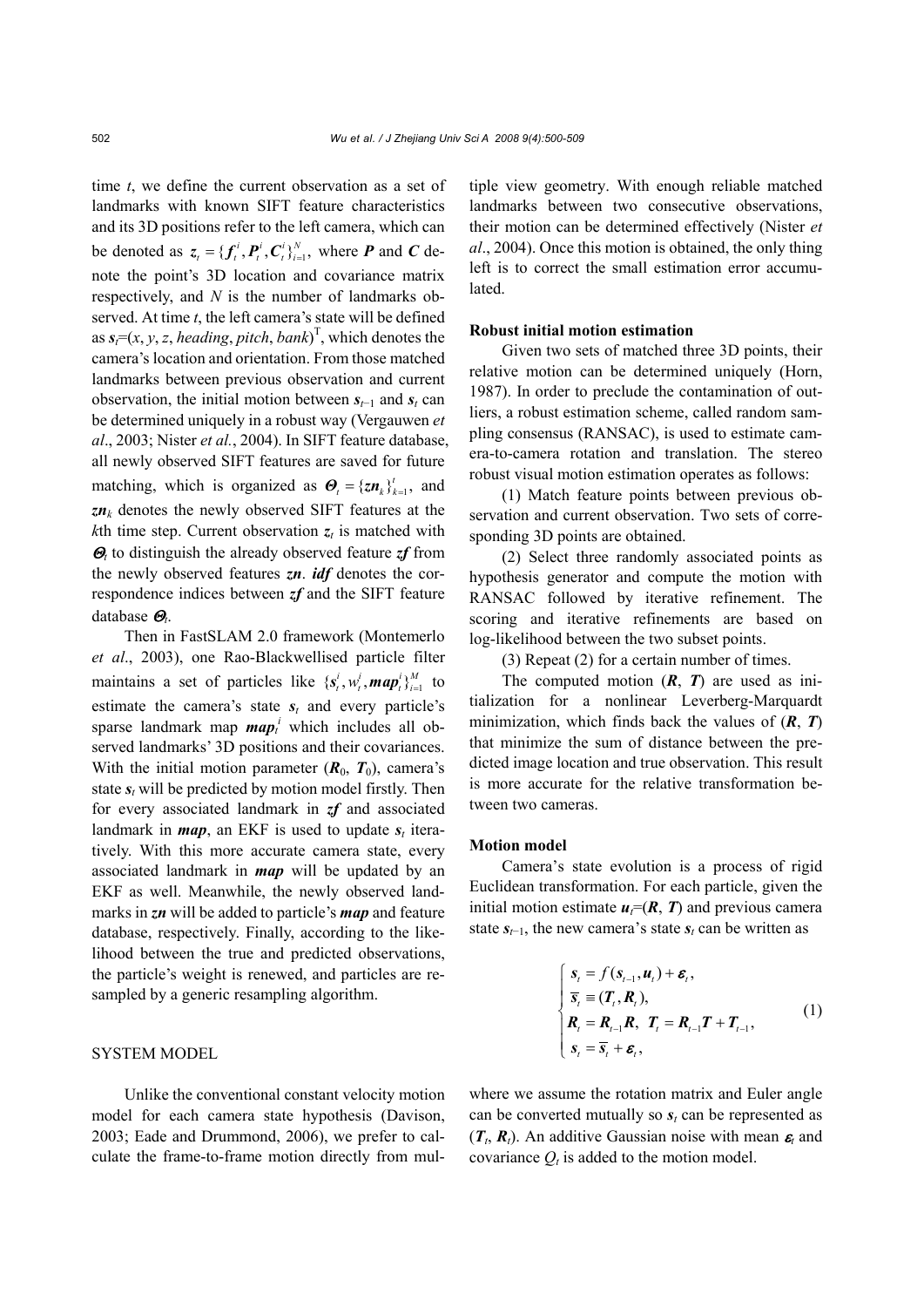#### **Observation model**

Suppose a landmark θ with known 3D position *P* and covariance matrix  $C$ , and camera lies at  $(T, R)$ , then its projective image position (observed image point) *z* holds

$$
\begin{cases}\nz = h(s_i, \theta) + \mathbf{v}_i, \\
z = \begin{pmatrix} z_1 \\ z_2 \end{pmatrix} = \mathbf{K} \begin{pmatrix} \mathbf{R}^T & -\mathbf{R}^T \mathbf{T} \\ \mathbf{R}_c \mathbf{R}^T & -\mathbf{R}_c \mathbf{R}^T \mathbf{T} + \mathbf{t}_c \end{pmatrix} \mathbf{P} + \mathbf{v}_i,\n\end{cases} (2)
$$

where  $z=(z_1, z_2)^T$ , the homogeneous image points  $z_1$ and  $z_2$  denote left and right image positions respectively, and *K* is camera's intrinsic parameter matrix,  $(R, T)$  is current camera location,  $(R_c, t_c)$  is camera's extrinsic parameter.  $v_t$  is the observation Gaussian noise, and its covariance matrix is *Ot*.

Inversely, given the corresponding image point pair and stereo camera's intrinsic and extrinsic parameters, landmark's 3D position can be obtained by triangulation, that is

$$
\begin{cases}\nM = K(R_c \ t_c), \\
A = \begin{pmatrix}\nK_{11} & 0 & u_1 - K_{13} \\
0 & K_{22} & v_1 - K_{23} \\
u_2 M_{31} - M_{11} & u_2 M_{32} - M_{12} & u_2 M_{33} - M_{13} \\
v_2 M_{31} - M_{21} & v_2 M_{32} - M_{22} & v_2 M_{33} - M_{23}\n\end{pmatrix}, \\
b = (0 \ 0 \ M_{14} - u_2 M_{34} \ M_{24} - v_2 M_{34})^T, \\
P = (A^T A)^{-1} A^T b, \\
J = \left(\frac{\partial P}{\partial u_1} \frac{\partial P}{\partial v_1} \frac{\partial P}{\partial u_2} \frac{\partial P}{\partial v_2}\right), \\
C_m = \text{diag}(\sigma_u^2, \sigma_v^2, \sigma_u^2, \sigma_v^2), \ C = J C_m C^T,\n\end{cases} (3)
$$

where  $K_{ij}$  and  $M_{ij}$  are the *i*th row and *j*th column components of the camera's intrinsic parameter *K* and projective matrix *M*, respectively; the first homogeneous image point  $m_1=(u_1, v_1, 1)^T$ , and the second homogeneous image point  $m_2=(u_2, v_2, 1)^T$ ;  $\sigma_u$  and  $\sigma_v$ are covariances of image point at *u* and *v* direction, respectively; (*P*, *C*) are reconstructed 3D position and covariance relative to the left camera.

## **Recursive estimation**

Our estimation algorithm is based on FastSLAM 2.0 algorithm (Montemerlo *et al*., 2003). Some modifications are necessary to make the algorithm compatible with our application. The biggest difference is that we use only visual information to complete SLAM. Some changes are made for proposal function of particle filter after considering that partial observation has been used for initial motion estimation. Another modification is that we expand the whole algorithm to multiple simultaneously observed landmarks. Finally, we replace all Jacobian matrix's computation with the Unscented Transform (Julier and Uhlmann, 1996) (replacing the linearization step), which is more suitable for rotation related motion model and observation model. Owing to space constraints, we do not discuss this unscented transform.

We seek to estimate the camera's trajectory and the global positions of SIFT landmarks simultaneously. Our goal is to estimate the posterior density

$$
p(\mathbf{s}', \boldsymbol{\Theta}_t | \mathbf{z}', \mathbf{u}', \mathbf{n}') = p(\mathbf{s}' | \mathbf{z}', \mathbf{u}', \mathbf{n}') \prod_{k=1}^{N} p(\boldsymbol{\theta}_k | \mathbf{s}', \mathbf{z}', \mathbf{u}', \mathbf{n}').
$$
\n(4)

As shown in Eq.(4), the joint posterior density is factorized, which is firstly introduced by Murphy (1999), and this factorization process is called Rao-Blackwellised. The camera's trajectory, which denotes camera's state from time 1 to time *t*, is described as  $s^t$ . The visual landmarks  $\boldsymbol{\Theta}_t = {\{\theta_k\}}_{k=1}^{N}$  means the landmarks accumulated up to time *t*. The observations which correspond to SIFT features extracted from captured images from time 1 to time *t* are described as  $z^t$ .  $u^t$  denotes the estimated initial motion from time 1 to time *t*. The data association result  $n^t$ , up to time *t*, denotes the association between SIFT feature descriptor of the current observation and SIFT feature descriptors already observed.

As described in (Montemerlo *et al*., 2003), Rao-Blackwellised particle filter uses a set of particles to represent the uncertainty of camera's trajectory. And within each particle, individual landmark map is maintained. For every observed landmark  $\theta$ , a Gaussian state (*x*, *C*) is maintained if it is observed at time *t*, then its state will be updated by one independent EKF.

### **Camera trajectory updating**

As described in (Montemerlo *et al*., 2003), let the posterior density of the camera's trajectory be represented by a set of particles like  $s^{(m),t}$ , where  $m=1, 2, ...$ *M*, then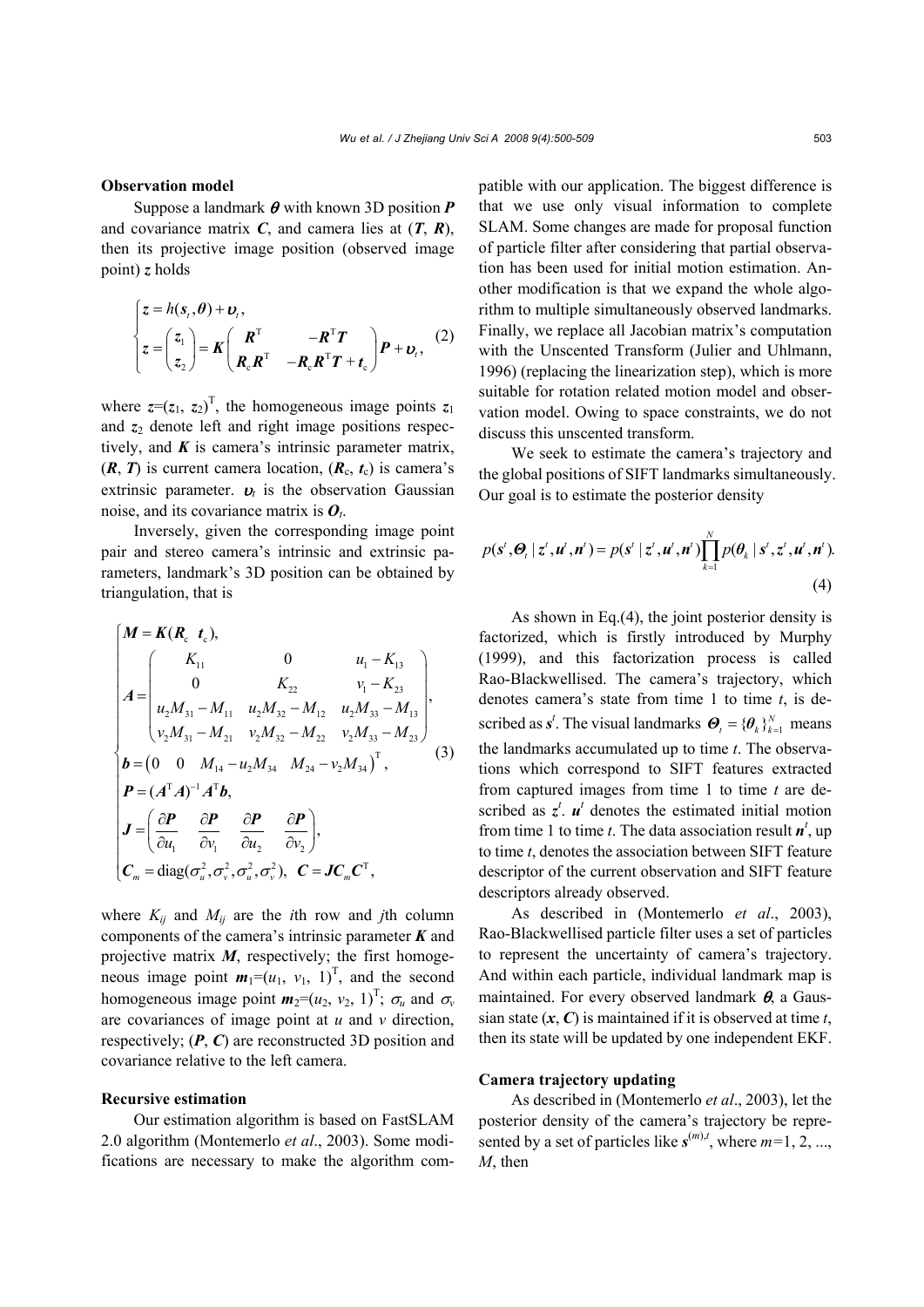$$
\begin{cases}\np(\mathbf{s}^{t} \mid \mathbf{z}^{t}, \mathbf{u}^{t}, \mathbf{n}^{t}) = \sum_{m=1}^{M} w_{t}^{(m)} \delta(\mathbf{s}^{t} - \mathbf{s}^{t,(m)}), \\
w_{t}^{(m)} \sim p(\mathbf{z}_{t} \mid \mathbf{s}^{t-1,(m)}, \mathbf{z}^{t-1}, \mathbf{u}^{t}, \mathbf{n}^{t}), \\
\mathbf{s}^{(m), t} \sim p(\mathbf{s}_{t} \mid \mathbf{s}^{t-1,(m)}, \mathbf{z}^{t-1}, \mathbf{u}^{t}, \mathbf{n}^{t}),\n\end{cases} (5)
$$

where  $\delta$  is Dirac function,  $w_t^{(m)}$  is the weight for the *m*th particle at time *t*.

With "pure" vision SLAM, initial motion estimation depends on the most recent two observations as discussed before. So here, the proposal density will be conditioned only by those landmarks associated with observation  $z^{t-2}$ . Assuming that the first *L* observation elements are associated to  $z^{t-2}$ , then

$$
p(\mathbf{s}_{t} | \mathbf{s}^{t-1,(m)}, \mathbf{u}^{t}, \mathbf{z}^{t}, \mathbf{n}^{t})
$$
  
\nBayes  
\n
$$
= \eta p(\mathbf{s}_{t} | \mathbf{s}^{t-1,(m)}, \mathbf{u}^{t}, \mathbf{z}^{t-1}, \mathbf{n}^{t}) p(\mathbf{z}_{t} | \mathbf{s}^{t-1,(m)}, \mathbf{u}^{t}, \mathbf{z}^{t-1}, \mathbf{n}^{t})
$$
  
\nMarkov  
\n
$$
= \eta p(\mathbf{s}_{t} | \mathbf{s}_{t-1}^{(m)}, \mathbf{u}_{t}) p(\mathbf{z}_{t} | \mathbf{s}_{t}, \mathbf{s}^{t-1,(m)}, \mathbf{u}^{t}, \mathbf{z}^{t-1}, \mathbf{n}^{t}).
$$
 (6)

With known initial estimated  $u_t$ , assume that  $z_{t-1}$ do not provide any information about  $z_t$ , then Eq.(6) becomes

$$
\triangleq \eta p(\boldsymbol{s}_{t} | \boldsymbol{s}_{t-1}^{(m)}, \boldsymbol{u}_{t}) p(\boldsymbol{z}_{t} | \boldsymbol{s}_{t}, \boldsymbol{s}^{t-1,(m)}, \boldsymbol{u}^{t}, \boldsymbol{z}^{t-2}, \boldsymbol{n}^{t}). \qquad (7)
$$

The Theorem of Total Probability is used to condition the second term of product on the currently observed landmarks  $\theta_n$ , then Eq.(7) becomes

$$
= \eta \int \Big[ p(z_t | \theta_{n_t}, s_t, s^{t-1, (m)} , u^t, z^{t-2}, n^t) \cdot p(\theta_{n_t} | s_t, s^{t-1, (m)} , u^t, z^{t-2}, n^t) \Big] d\theta_{n_t} p(s_t | s^{(m)}_{t-1}, u_t) .
$$
 (8)

The first term of the integrand is simply the observation model  $p(z_t | \theta_n, s_t, n_t)$ . The second term of the integrand can also be simplified because  $s_t$ ,  $n_t$  and  $u_t$  do not provide any information about  $\theta_{n_t}$  without  $z_t$ , then Eq.(8) becomes

$$
\sum_{i=1}^{\text{Markov}} \eta \left[ p(z_t | \theta_{n_t}, s_t, n_t) p(\theta_{n_t} | s_t, s^{t-1, (m)}, u^t, z^{t-2}, n^t) \right] d\theta_{n_t}
$$
\n
$$
\sum_{i=1}^{\text{Maxov}} \left[ p(z_t | \theta_{n_t}, s_t, n_t) p(\theta_{n_t} | s_t, s^{t-1, (m)}, u^t, z^{t-2}, n^t) \right] d\theta_{n_t}
$$
\n
$$
\sum_{i=1}^{\text{Maxov}} \left[ p(z_t | s_{t-1}, u_t, \theta_{n_t}) p(\theta_{n_t} | s_t, s^{t-1, (m)}, u^t, z^{t-2}, n^t) \right] d\theta_{n_t}
$$
\n
$$
\tag{9}
$$

Assuming that there are  $\{\theta_{n_i^k}\}_{k=1}^L$  landmarks associated to *zt*−2. Within Rao-Blackwellised particle filter framework, all landmarks are independent, then Eq.(9) becomes

$$
= \eta \underbrace{p(s_t | s_{t-1}^{(m)}, \boldsymbol{u}_t)}_{\sim N(s_t; f(s_{t-1}^{(m)}, \boldsymbol{u}_t), \mathcal{Q}_t)}.
$$
\n
$$
\prod_{k=1}^{L} \int \underbrace{p(z_t^k | \boldsymbol{\theta}_{n_t^k}, s_t, \boldsymbol{n}_t)}_{\sim N(z_t^k; h(s_t, \boldsymbol{\theta}_{n_t^k}), \mathcal{Q}_t)} \underbrace{p(\boldsymbol{\theta}_{n_t^k} | s_t, s^{t-1, (m)}, \boldsymbol{u}^t, z^{t-2}, \boldsymbol{n}^t)}_{\sim N(\boldsymbol{\theta}_{n_t^k}; x_{n_t^k, t-1}^{(m)}, C_{n_t^k, t-1}^{(m)})} d\boldsymbol{\theta}_{n_t^k}.
$$
\n(10)

This expression shows that the sampling distribution is a product of two Gaussian convolutions, multiplied by the third. With linearized motion function *f* and observation function *h*, obviously the expression can be calculated iteratively by convolution. Over index *k*, the proposal density can be updated effectively:

$$
\tilde{s}_{t}^{0} = f(s_{t-1}^{(m)}, u_{t}) + \varepsilon_{t},
$$
\n
$$
\tilde{\sum}_{t}^{0} = \mathbf{Q}_{t},
$$
\nfor  $k = 1 : L,$ \n
$$
\tilde{z}_{t}^{k} = h(\tilde{s}_{t}^{k-1}, \theta_{n_{t}^{k}})|_{\theta_{n_{t}^{k}} = x_{n_{t}^{k}, t-1}^{(m)}},
$$
\n
$$
\mathbf{Z}_{t}^{k} = \mathbf{H}_{\theta} \mathbf{C}_{n_{t}^{k}, t-1}^{(m)} \mathbf{H}_{\theta}^{T} + \mathbf{H}_{s} \tilde{\mathbf{\Sigma}}_{t}^{k-1} \mathbf{H}_{s}^{T} + \mathbf{O}_{t},
$$
\n
$$
\tilde{\mathbf{\Sigma}}_{t}^{k} = \{ \mathbf{H}_{s} \{ \mathbf{Z}_{t}^{k} \}^{-1} \mathbf{H}_{s}^{T} + \{ \tilde{\mathbf{\Sigma}}_{t}^{k-1} \}^{-1} \}^{-1},
$$
\n
$$
\tilde{s}_{t}^{k} = \tilde{s}_{t}^{k-1} + \tilde{\mathbf{\Sigma}}_{t}^{k} \mathbf{H}_{s}^{T} \{ \mathbf{Z}_{t}^{k} \}^{-1} (\mathbf{z}_{t}^{k} - \tilde{\mathbf{z}}_{t}^{k}).
$$
\n(11)

end

The Jacobian matrices are

$$
\begin{cases}\n\boldsymbol{H}_{s} = \nabla_{s_{i}} h(\boldsymbol{s}_{t}, \boldsymbol{\theta}_{n_{t}^{k}})|_{s_{t} = \tilde{s}_{t}^{k-1}, \boldsymbol{\theta}_{n_{t}^{k}} = \boldsymbol{x}_{n_{t}^{k}, t-1}^{(m)}}, \\
\boldsymbol{H}_{\theta} = \nabla_{\boldsymbol{\theta}_{n_{t}^{k}}} h(\boldsymbol{s}_{t}, \boldsymbol{\theta}_{n_{t}^{k}})|_{s_{t} = \tilde{s}_{t}^{k-1}, \boldsymbol{\theta}_{n_{t}^{k}} = \boldsymbol{x}_{n_{t}^{k}, t-1}^{(m)}}.\n\end{cases} (12)
$$

Then, a sample is drawn for  $s_t^{(m)}$  which obeys Gaussian distribution  $N(\tilde{s}_t^L, \tilde{\Sigma}_t^L)$ . Every particle draws one distinctive sample from its own proposal density. Then all samples constitute the newly predicted particles clouds.

## **Landmark position updating**

With particles extracted from the proposal density, the next step is to update the states of those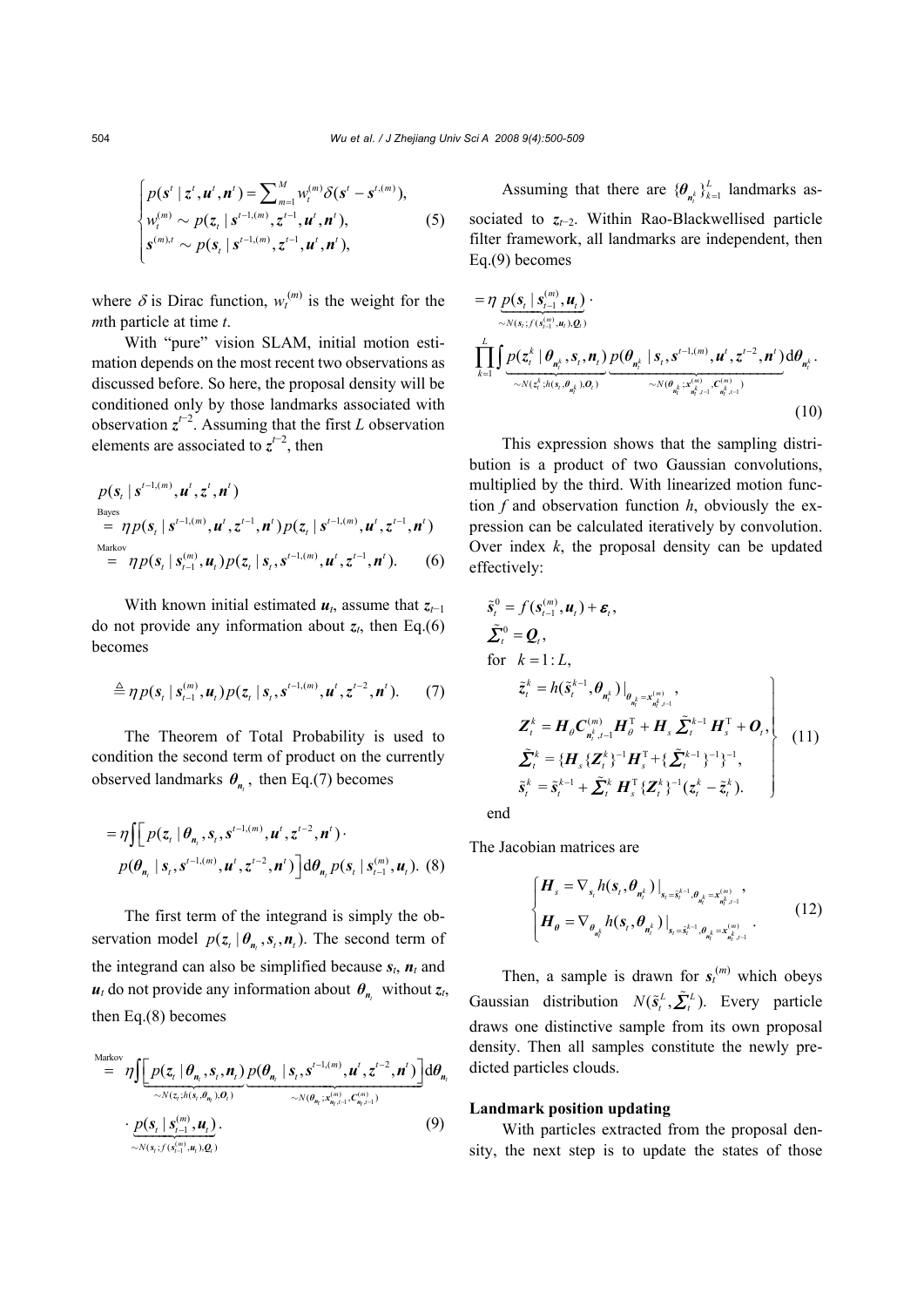landmarks which are associated to current observation. For the  $n_t^k$  independent landmarks maintained by the *m*th particle, we expand its posterior using Bayes Rule.

$$
p(\theta_{n_t^k} | s^{t,(m)}, u^t, z^t, n^t)
$$
  
\n
$$
= \eta p(z_t | \theta_{n_t^k}, s^{t,(m)}, u^t, z^{t-1}, n^t) p(\theta_{n_t^k} | s^{t,(m)}, u^t, z^{t-1}, n^t)
$$
  
\n
$$
= \eta \underbrace{p(z_t | \theta_{n_t^k}, s_t^{(m)})}_{\sim N(z_t^k; h(s_t^{(m)}, \theta_{n_t^k}), O_t)} \underbrace{p(\theta_{n_t^k} | s^{t-1,(m)}, u^{t-1}, z^{t-1}, n^{t-1})}_{\sim N(\theta_{n_t^k}; x_{n_t^k, t-1}^{(m)}, C_{n_t^k-1}^{(m)})}.
$$
 (13)

For those elements of observation not associated to landmark  $\theta_{n_t^k}$ , we assume that they do not provide any information for the landmark's state updating. With linearized observation function *h*, the first term in Eq.(13) can be expressed as Gaussian. The product of two Gaussians can be obtained using the standard EKF updating equation:

$$
\begin{cases} \tilde{z}_{t}^{k} = h(s_{t-1}^{(m)}, \theta_{n_{t}^{k}}), \ H_{\theta} = \nabla_{\theta_{n_{t}^{k}}} h(s_{t}, \theta_{n_{t}^{k}}) \big|_{s_{t} = \tilde{s}_{t}^{k-1}, \theta_{n_{t}^{k}} = x_{n_{t}^{k}, t-1}^{(m)}}, \\ Z_{t}^{k} = H_{\theta} C_{n_{t}^{k}, t-1}^{(m)} H_{\theta}^{T} + O_{t}, \ K_{t} = C_{n_{t}^{k}, t-1}^{(m)} H_{\theta} \{Z_{t}^{k}\}^{-1}, \\ x_{n_{t}^{k}, t}^{(m)} = x_{n_{t}^{k}, t-1}^{(m)} + K_{t} (z_{t}^{k} - \tilde{z}_{t}^{k}), \ C_{n_{t}^{k}, t}^{(m)} = (I - K_{t} H_{\theta}) C_{n_{t}^{k}, t-1}^{(m)}. \end{cases} \tag{14}
$$

If the landmark is simply not observed at time *t*, its state will not be altered. Those newly observed landmarks are added to particle's individual landmarks map after having been converted to a global coordinate system.

## **Weight calculating**

After camera's trajectory state and every associated landmark's position having been updated, each particle's importance weight must be updated subsequently. Let the importance weight  $w_t^{(m)}$  be conditioned twice on  $s_t$  and  $\theta_n$  with the Theorem of Total Probability, then

$$
w_t^{(m)} \sim p(z_t | s^{t-1,(m)}, z^{t-1}, u^t, n^t)
$$
  
= 
$$
\iint p(z_t | \theta_{n_t}, s_t, s^{t-1,(m)}, u^t, z^{t-1}, n^t) \cdot p(\theta_{n_t} | s_t, s^{t-1,(m)}, u^t, z^{t-1}, n^t) \cdot d\theta_{n_t} p(s_t | s^{t-1,(m)}, u^t) ds_t
$$
  
= 
$$
\prod_{k=1}^{Markov} \iint \underbrace{\left[ p(z_t^k | \theta_{n_t^k}, s_t) \cdot \right.}_{\sim N(z_t^k; h(s_t, \theta_{n_t^k}), O_t)}
$$

$$
\frac{p(\theta_{n_t^k} | s_t, s^{t-1,(m)}, u^{t-1}, z^{t-1}, n^{t-1})}{\sqrt{N(\theta_{n_t^k} | s^{t,m}_t, s^{t,m}_{n_t^k, t-1}, C_{n_t^k, t-1}^{(m)})}} d\theta_{n_t^k} \underbrace{p(s_t | s^{(m)}_{t-1}, u_t)}_{\sim N(s_t; f(s^{(m)}_{t-1}, u_t), Q_t)} ds_t.
$$
\n(15)

With linearized motion function *f* and observation function *h*, the three terms in this expression are all Gaussians, corresponding to the observation model, the landmark estimate at time *t*−1, and the motion model, respectively. Two applications of the convolution theorem yield

$$
\begin{cases}\n\boldsymbol{L}_{t}^{k} = \boldsymbol{H}_{s}^{k} \boldsymbol{Q}_{t} (\boldsymbol{H}_{s}^{k})^{\mathrm{T}} + \boldsymbol{H}_{\theta}^{k} \boldsymbol{C}_{n_{t}^{k}, t-1}^{(m)} (\boldsymbol{H}_{\theta}^{k})^{\mathrm{T}} + \boldsymbol{O}_{t}, \\
w_{t}^{(m)} \sim \prod_{k=1}^{L} N(z_{t}^{k}, \tilde{z}_{t}^{k}, \boldsymbol{L}_{t}^{k}), \\
w_{t}^{(m)} = \prod_{k=1}^{L} \left\{ \exp \left( -\frac{1}{2} (z_{t}^{k} - \tilde{z}_{t}^{k})^{\mathrm{T}} \{ \boldsymbol{L}_{t}^{k} \}^{-1} (z_{t}^{k} - \tilde{z}_{t}^{k}) \right) \right. \\
\left. + |2 \pi \boldsymbol{L}_{t}^{k}|^{-1/2} \right\}.\n\end{cases}
$$
\n(16)

With a large number of feature observations, special consideration must be taken when computing  $w_t^{(m)}$ . The product of many Mahalanobis distance likelihoods may lead to numerical overflow or underflow. So we use log-likelihood to compute the importance weight. Meanwhile, in order to preclude outlier correspondences from significantly affecting the likelihood, the maximum observation innovation threshold  $T_l$  is set:

$$
\begin{cases}\nS_k = \min\left(T_l, (z_t^k - \tilde{z}_t^k)^T \{L_t^k\}^{-1} (z_t^k - \tilde{z}_t^k)\right), \\
\log(w_t^{(m)}) = \sum_{k=1}^L \left(-\frac{1}{2} \left(\log|2\pi L_t^k| + S_k\right)\right).\n\end{cases} (17)
$$

#### **Feature management**

With robot moving further, more features are accumulated, and one-to-all matching strategy becomes more time consuming. So some researchers use kd-tree to construct SIFT features descriptors, and a new searching strategy named BBF is used for real-time matching (Beis and Lowe, 1997; Sim *et al*., 2005; Jensfelt *et al*., 2006). But with continuously added feature descriptors, kd-tree becomes larger and larger, and unbalanced, which will lead to searching efficiency's rapid decrease. Meanwhile, for a 128 dimensional SIFT feature descriptor (we use only 36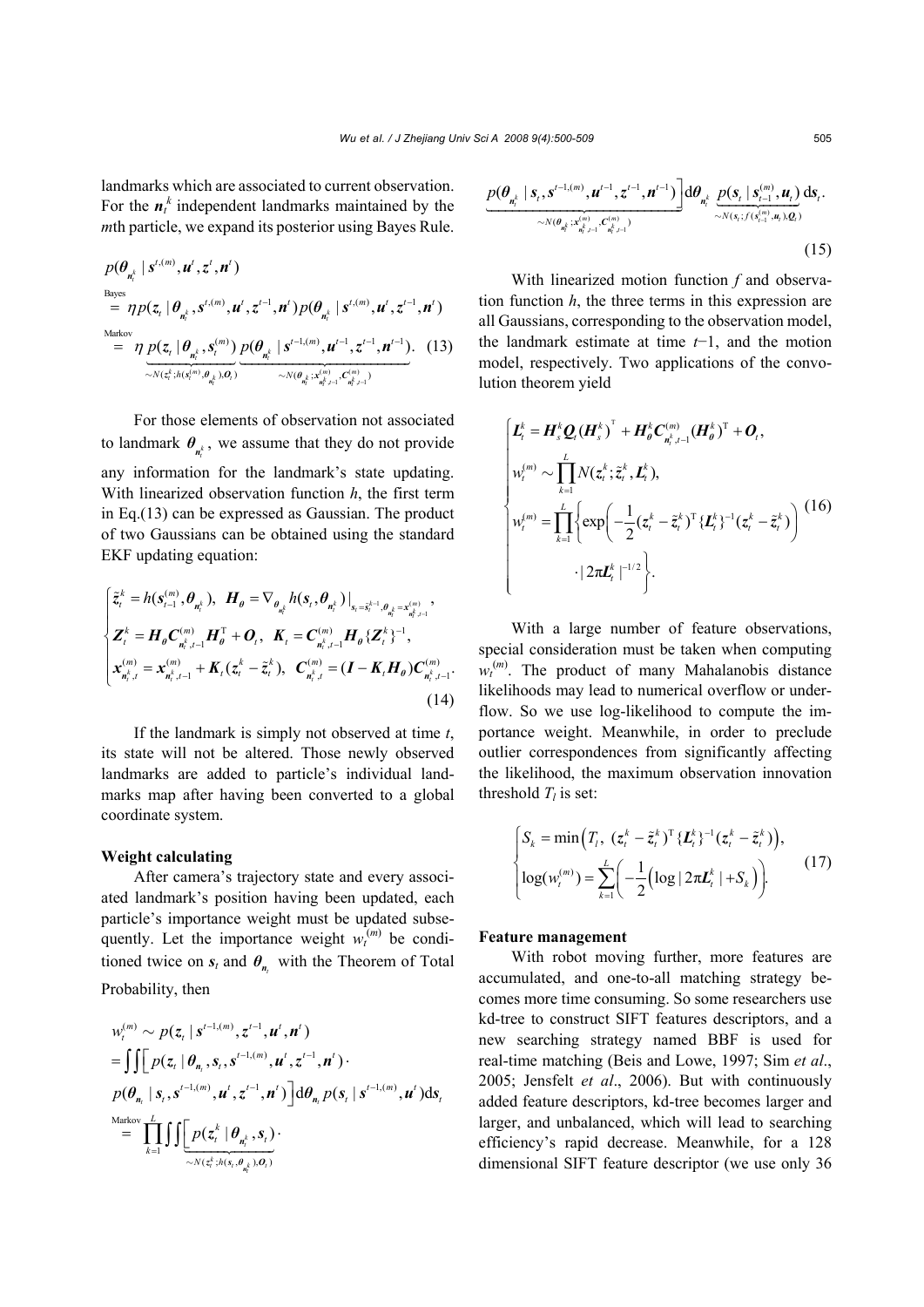dimensions), every feature will consume about 0.5*K* bytes memory, and space utilization must be considered for large scale application or textured environment. Rather than kd-tree, we adopt Bkd-tree (Procopiuc *et al*., 2002) to construct SIFT feature descriptors, which is one kind of improved rebalanced K-D-B-Tree (Robinson, 1981), and has high space utilization and dynamic updating ability. Its paging mechanism makes most data be stored in external memory, and its efficient bulk loading algorithm makes Bkd-tree have high I/O throughput capacity. This will ease tree balance problem and enhance internal memory utilization efficiency.

For Nearest-Neighbor (NN) search, primitive strategy of searching all the bins near the query point is not suitable for high dimensional SIFT descriptor matching. This is due to so much nearby bins existing, which will reduce the search efficiency rapidly. BBF is an approximate NN search strategy in high-dimensional spaces (Beis and Lowe, 1997). It maintains one ascendingly arranged priority queue according to the distance between the query point and its nearby bin's border. Only a fixed number of bins associated with forefront elements of priority queue are examined, which will reduce the searching time tremendously. So we immigrate BBF search strategy to Bkd-tree to realize SIFT descriptor matching. This will be more suitable for vision SLAM with a large quantity of image features.

Another issue for feature management is about landmarks arrangement. Because every particle maintains one landmark cloud, every landmark maintains one 3D position and their 3×3 covariance matrix. For our application, their memory consumption needs to be considered with hundreds of thousands of landmarks. In order to reduce the computational complexity of FastSLAM algorithm to *O*(*M*log*N*) from  $O(N^2)$ , where *M* is particle number and *N* is landmark number, as described in (Montemerlo *et al*., 2003), kd-tree is used to organize the landmarks. With the strategy of sharing subtree, unnecessary copies in resampling stage of Rao-Blackwellised particle filter are reduced. We also immigrate this kd-tree to Bkd-tree with subtree extraction strategy, one for memory utilization, one for computational efficiency. Although this will make the updating procedure more complicated to implement, it results in a tremendous savings of both memory and computation.

## EXPERIMENTAL RESULTS

The experiment was carried out on a Pioneer 3 robot platform from ActiveMedia Company. The camera used in the experiment is STH-MDCS2 of Videre Design Company. The image is grabbed at 1 Hz, and the image size is  $640\times480$ . In order to validate our algorithm's insensitivity to big translation and rotation, the images were discarded if the camera has not moved more than 30 cm or 5.0°.

At the beginning, the STH-MDCS2 stereo camera was calibrated for getting intrinsic and distortion parameters. Then we manually drove the robot by joystick without mechanic odometer data collected. We made the robot moving around the scene, going back to the start point after a loop is finished. Totally the robot traveled about 35.1 m, while only 76 images were used for experiments. Fig.2 displays a subset of images (every 8th image).



**Fig.2 Sample images from the extracted frames (every 8th image)**

All programs were developed based on iLab Neuromorphic Vision C++ Toolkit (Laurent, 2006). Within iNVT library, SIFT feature was extracted similar to (Lowe, 2004), but only a 36-dimensional descriptor was used. In FastSLAM, we use 100 particles, and set the maximum observation innovation threshold  $T_l$  to 4.0.

Fig.3 depicts the map constructed for maximum likelihood particle at the end of exploration. This map is not post-processed to remove noise or perform any global optimization. The circular trajectory indicates the trajectory of the best sample and the blue points are sparse map of landmarks. Let the camera's initial position be  $(0, 0, 0)$ , while the final position stays at  $(-0.16, 0.10, -0.06)$  m, the total accumulation error is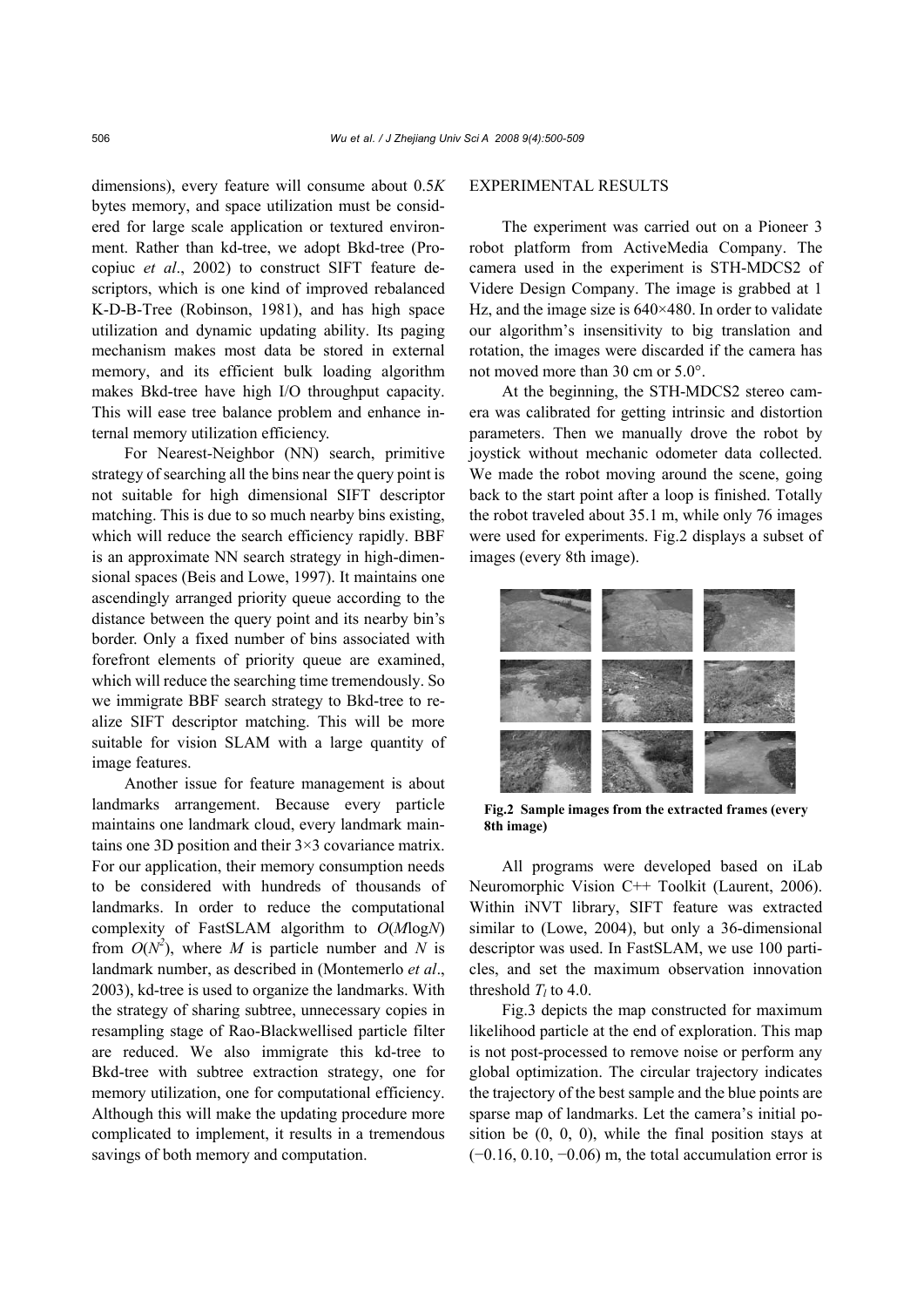0.20 m. The initial orientation (Euler angle) of the camera is at  $(0, 0, 0)$ , the final orientation stays at  $(2.9^{\circ}, -1.2^{\circ}, -0.6^{\circ})$ , and the maximum error for the heading angle is about 2.9°. We conclude that the accumulated loop error was less than 1.6% for our algorithm.



**Fig.3 Camera trajectory and landmark's positions**

Fig.4 shows the localization comparison of dead-recking results based on the initial estimation only, our stereo vision SLAM output and GPS (NovAtel OEM4 GPS Differential System, the precision is 0.02 m) output. The final accumulated error with only initial motion estimation is about 1.31 m, and heading angle error accumulates to about 24.6°. So we conclude that the error accumulated by the initial motion estimation is much bigger than SLAM approach. This is due to the effective adjustments of both the camera trajectory and landmarks position in SLAM process.



**Fig.4 Localization comparison of only visual motion estimation, stereo vision SLAM output and high precision GPS output**

Fig.5 shows the resulted DEM (digital elevation map) for 3D reconstructed landmarks. We set the grid size as  $0.1 \text{ m} \times 0.1 \text{ m}$ . The DEM reflects the true terrain although the points are sparse.



**Fig.5 Constructed DEM of the sparse landmarks map**

Our algorithm is implemented on a computer with 2.8 G Pentium IV CPU and 512 M memory. Fig.6 shows the engrowing process of SIFT feature accumulated number (landmark number) in SIFT feature database with time step. On average 250 newly observed features are found for a frame. At last, 19161 features are accumulated. With such fast and large accumulated features, naive implementation of matching or memory management precludes our algorithm to practical applications.



Fig.7a shows the matching time of our Bkd-tree and BBF combined searching method, and Fig.7b shows the matching time of the original one-to-all matching scheme. From Fig.7, the matching is accelerated greatly (more than 100 times). The average matching time for our approach is 0.0356 s, while the one-to-all global method needs 3.9 s.

Each particle maintains its own corresponding landmark map. For *M* particles and *N* landmarks, it will consume 48*MN* bytes memory. In our application it is about 87 Mbytes. The continuingly accumulated landmarks may bring memory allocation problems to the operating system (Windows XP for us). In our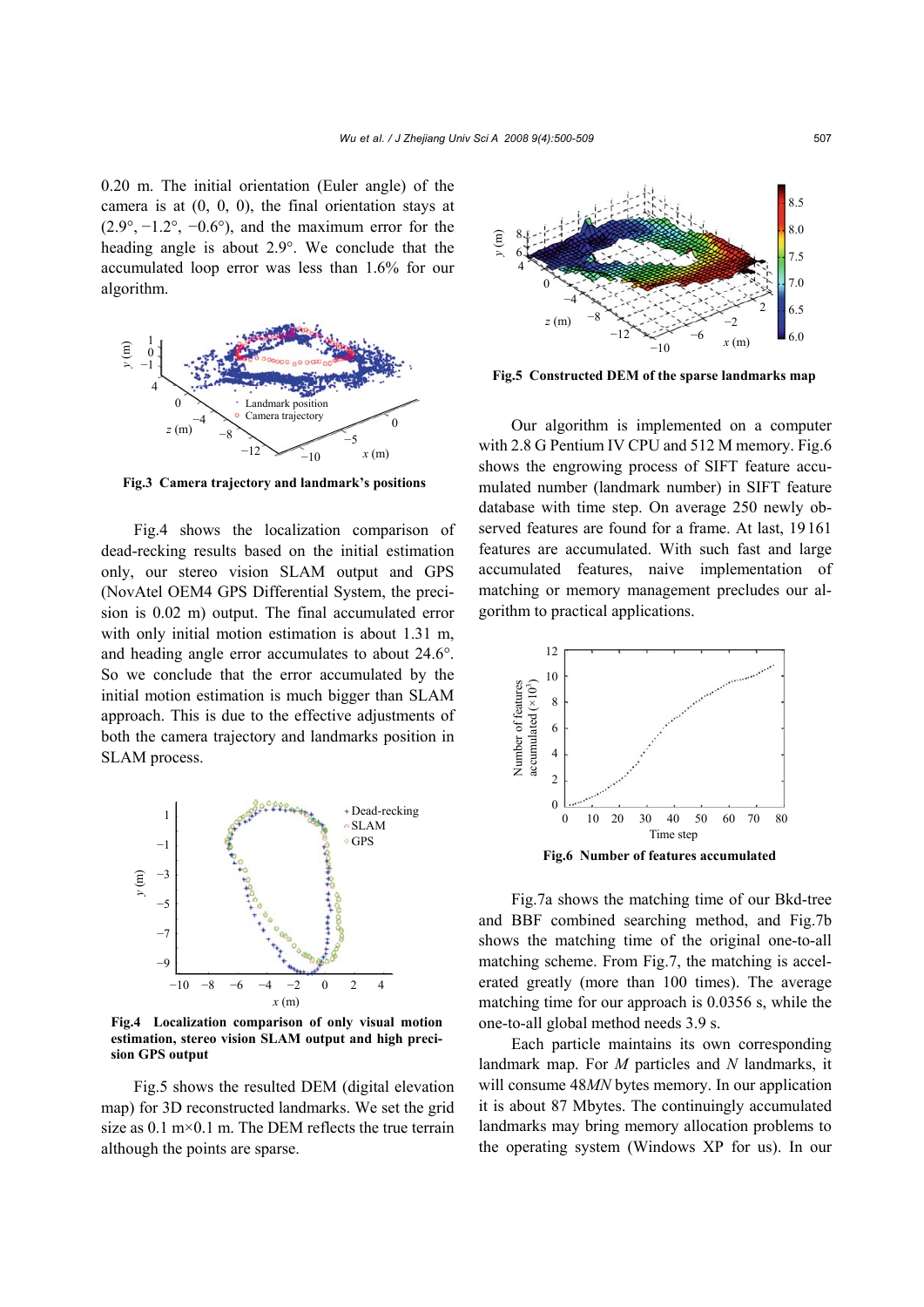scheme, we set page size to 16 kB as suggested by Procopiuc *et al*.(2002), and primary memory buffer 64 Mbytes. Due to these major contributions, our approach opens the door to large-scale vision SLAM, without worrying about the memory limitation and matching speed un-prediction.



**Fig.7 (a) Matching time with combined Bkd-tree and BBF; (b) Matching time with one-to-all approach**

## **CONCLUSION**

In this paper, a stereo "pure" vision SLAM is presented. SIFT is used as image feature, and with the multiple view geometry of cameras, the frame-toframe rotation and translation are estimated in a robust way. Then in FastSLAM framework, naive motion model and observation model are proposed, and the landmark's 3D position is obtained directly from triangulation. Within camera trajectory updating, two frame delay observations are used for filtering, which mostly reduces the computational complexity without losing much accuracy. Meanwhile, efficient landmark state updating and weight computation approaches are advanced. For computation saving, we utilize one approach combined with Bkd-tree and BBF searching for matching between current observation and SIFT feature database. In order to save landmark copies during the particle resampling stage, the sharing subtree approach is used with more effective Bkd-tree and higher memory utilization. Experiments in outdoor textured environment show that our algorithm not only keeps the accumulation error at a level of less than 1.7%, but also enhances the memory space utilization and improves the computational efficiency.

#### **References**

- Arulampalam, M.S., Maskell, S., Gordon, N., 2002. A tutorial on particle filters for online nonlinear/non-Gaussian Bayesian tracking. *IEEE Trans. on Signal Processing*, **50**(2):174-188. [doi:10.1109/78.978374]
- Beis, J.S., Lowe, D.G., 1997. Shape Indexing Using Approximate Nearest-Neighbour Search in High-Dimensional Spaces. Proc. IEEE Computer Society Conf. on Computer Vision and Pattern Recognition, p.1000-1006. [doi:10. 1109/CVPR.1997.609451]
- Davison, A.J., 2003. Real-Time Simultaneous Localisation and Mapping with a Single Camera. Proc. Ninth IEEE Int. Conf. on Computer Vision, p.1403-1410. [doi:10.1109/ ICCV.2003.1238654]
- Davison, A.J., Reid, I.D., Molton, N.D., Stasse, O., 2007. MonoSLAM: real-time single camera SLAM. *IEEE Trans. on Pattern Anal. Machine Intell.*, **29**(6):1052-1067. [doi:10.1109/TPAMI.2007.1049]
- Eade, E., Drummond, T., 2006. Scalable Monocular SLAM. Proc. IEEE Conf. on Computer Vision and Pattern Recognition, p.469-476.
- Elinas, P., Sim, R., Little, J.J., 2006.  $\sigma$  SLAM: Stereo Vision Slam Using the Rao-Blackwellised Particle Filter and a Novel Mixture Proposal Distribution. Proc. IEEE Int. Conf. on Robotics and Automation, p.1564-1570.
- Hartley, R., Zisserman, A., 2003. Mutiple View Geometry in Computer Vision. Cambridge University Press.
- Horn, B., 1987. Closed-form solution of absolute orientation using unit quaternion. *J. Opt. Soc. Am.*, **4**:629-642.
- Jensfelt, P., Kragic, D., Folkesson, J., Bjorkman, M., 2006. A Framework for Vision Based Bearing Only 3D SLAM. Proc. IEEE Int. Conf. on Robotics and Automation, p.1944-1950.
- Julier, S., Uhlmann, J., 1996. A General Method for Approximating Nonlinear Transformations of Probability Distributions. Technical Report, Department of Engineering Science, University of Oxford. Http://www.robots.ox.ac. uk/siju/work/publications/letter size/Unscented.zip
- Laurent, I., 2006. The iLab Neuromorphic Vision C++ Toolkit. University of Southern California. Http://ilab.usc.edu/ toolkit/home.shtml
- Lowe, D.G., 2004. Distinctive image features from scaleinvariant keypoints. *Int. J. Computer Vision*, **60**(2):91-110. [doi:10.1023/B:VISI.0000029664.99615.94]
- Montemerlo, M., Thrun, S., Koller, D., Wegbreit, B., 2003. FastSLAM 2.0: An Improved Particle Filtering Algorithm for Simultaneous Localization and Mapping that Provably Converges. Proc. Int. Joint Conf. on Artificial Intelligence,